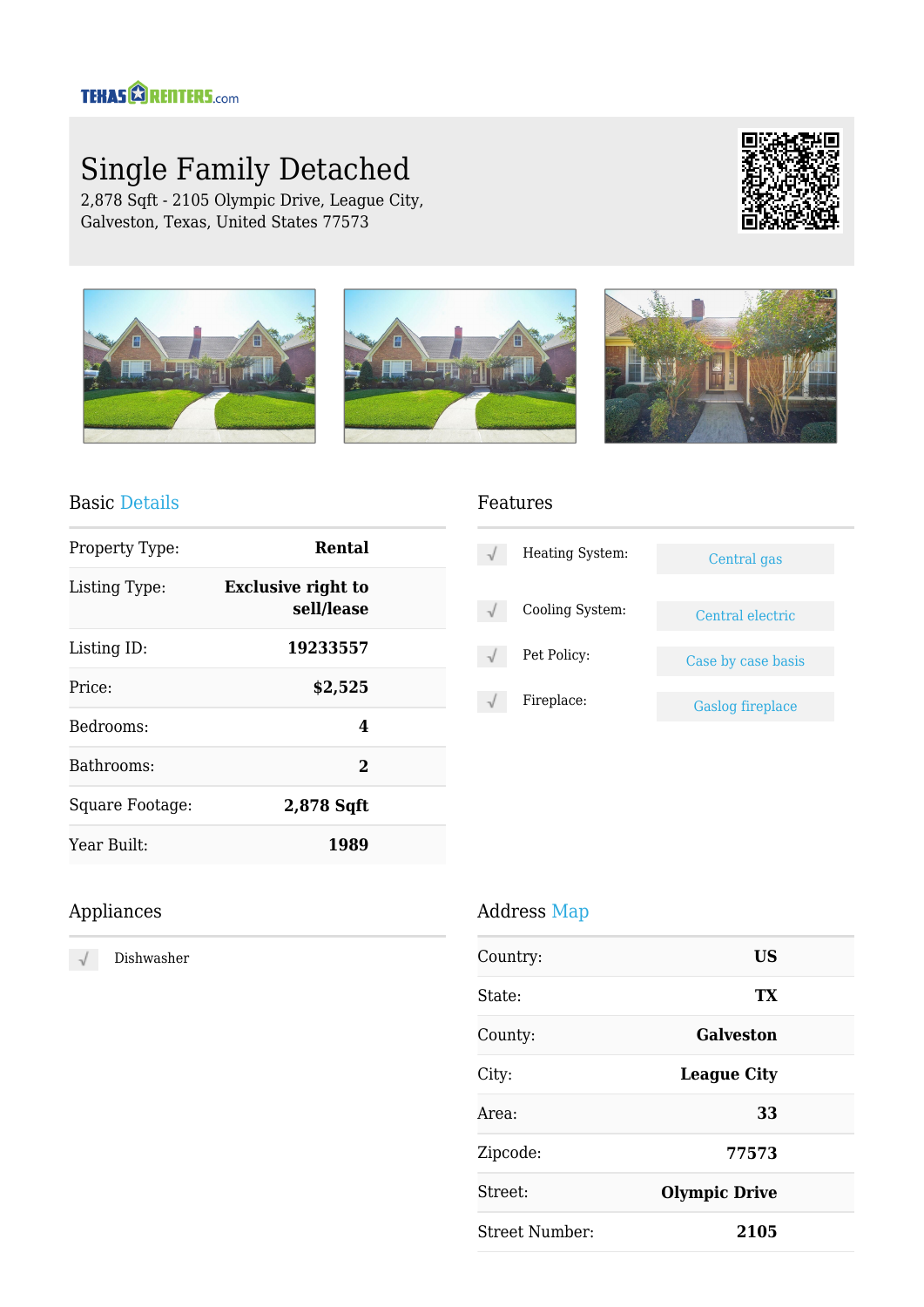Longitude: **W96° 56' 2.9''** Latitude: **N29° 31' 42.4''**

## MLS Addon

| <b>Property Sub</b><br>Type:            | <b>Single Family</b><br><b>Detached</b>                  |
|-----------------------------------------|----------------------------------------------------------|
| Exterior:<br>$\sqrt{}$                  | Fenced                                                   |
| Floors:                                 | Carpet, tile, wood                                       |
| Foundation:                             | Pier & beam                                              |
| List Agent Direct<br><b>Work Phone:</b> | 713-568-7000                                             |
| List Agent Full<br>Name:                | <b>Samuel Upchurch</b>                                   |
| Lot Desciption:                         | <b>Subdivision Lot</b>                                   |
| School<br>Elementary:                   | <b>Ferguson</b><br><b>Elementary School</b>              |
| School High:                            | Clear creek high<br>school                               |
| School Middle:                          | <b>Clear creek</b><br>intermediate school                |
| Status:                                 | <b>Active</b>                                            |
| Style:                                  | <b>Traditional</b>                                       |
| Subdivision:                            | <b>Courts/west</b><br><b>Heights</b>                     |
| $\sqrt{2}$<br>Appliances:               | Electric dryer<br>connection, Gas dryer<br>connections   |
| Interior:                               | High ceiling, Fire/smoke<br>alarm                        |
| <b>Rental Terms:</b>                    | Long term, one year                                      |
| <b>Water Sewer:</b>                     | <b>Public sewer, public</b><br>water                     |
| Matrix Modified<br>DT:                  | 08/03/2021<br>12:15:12                                   |
| Directions:                             | I-45 South to east<br>at Fm 518 exit to<br>straight at F |